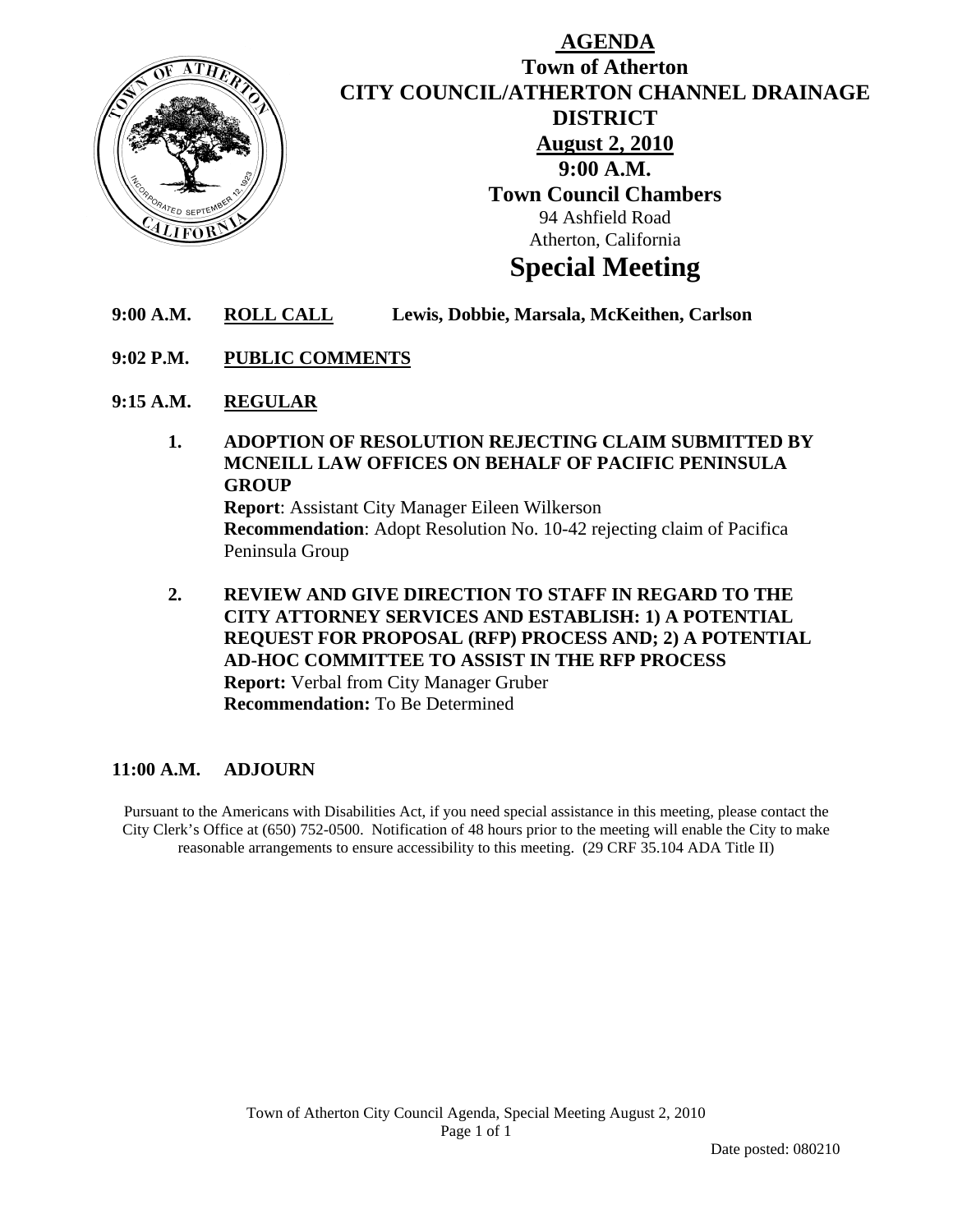**Item No. 1** 



# **Town of Atherton**

# **CITY COUNCIL STAFF REPORT**

## **TO: HONORABLE MAYOR AND CITY COUNCIL**

## **FROM: EILEEN M. WILKERSON, ASSISTANT CITY MANAGER**

## **DATE: CITY COUNCIL MEETING OF AUGUST 2, 2010**

## **SUBJECT: ADOPTION OF RESOLUTION REJECTING CLAIM SUBMITTED BY MCNEILL LAW OFFICES ON BEHALF OF PACIFIC PENINSULA GROUP**

## **RECOMMENDATION**

Adopt Resolution 10-42 rejecting claim of Pacific Peninsula Group.

## **BACKGROUND**

The Town received a correspondence from McNeill Law Offices on July 1, 2010 who represent Pacific Peninsula Group. [A copy of the claim in available in the City Clerks Office.]

At the regular meeting of July 21, 2010 the City Attorney reported out of closed session that council directed staff to prepare a resolution rejecting the claim of Pacifica Peninsula Group and bring it back to council in compliance with statutory procedures.

## **FISCAL IMPACT**

No fiscal impact.

Attachment: Resolution10-42 rejecting claim of Pacific Peninsula Group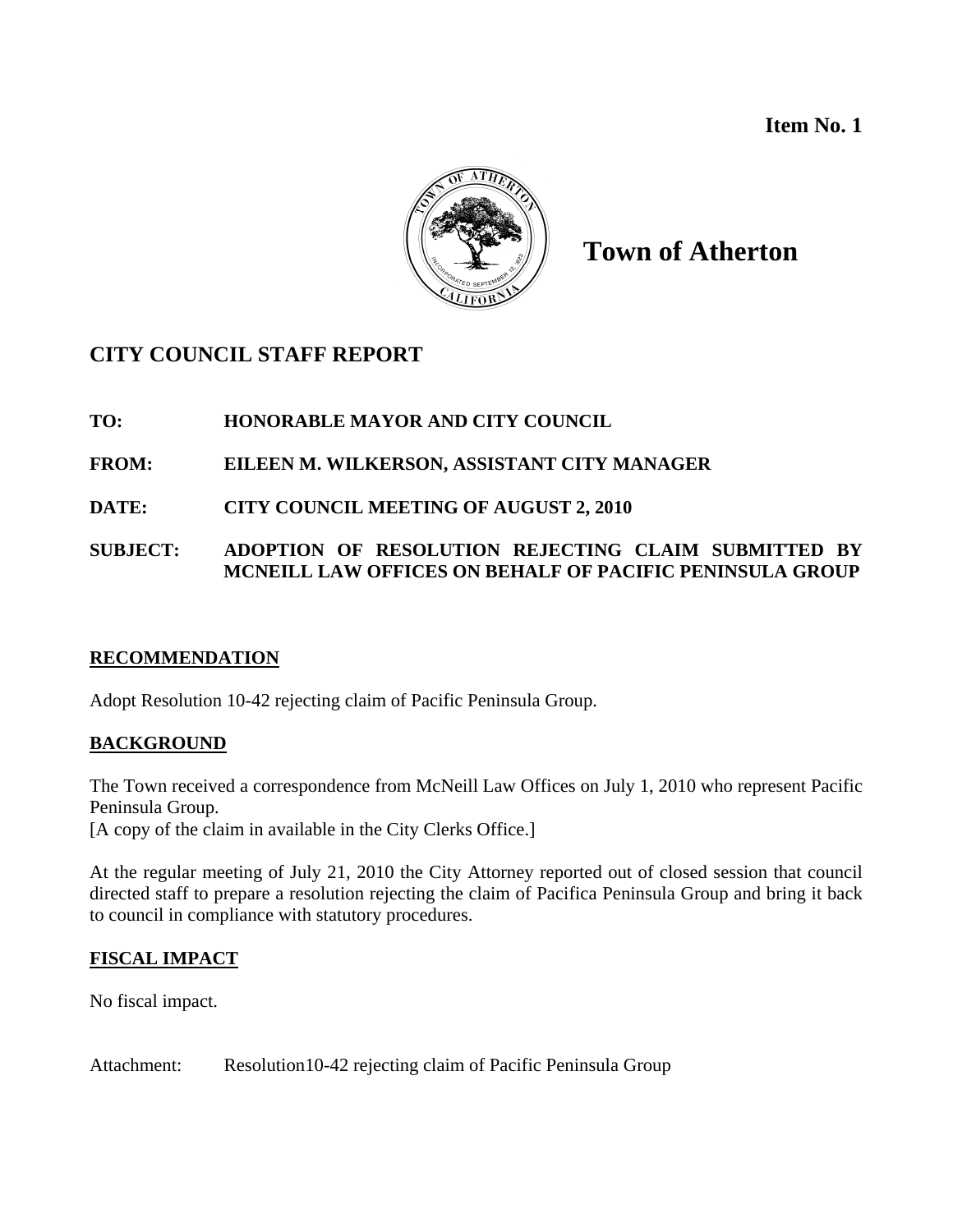## **RESOLUTION 10-42**

## **A RESOLUTION OF THE CITY COUNCIL OF THE TOWN OF ATHERTON REJECTING THE CLAIM OF Pacific Peninsula Group**

[Re: Road impact fees]

 $\overline{\phantom{a}}$  , which is a set of the set of the set of the set of the set of the set of the set of the set of the set of the set of the set of the set of the set of the set of the set of the set of the set of the set of th

 $\overline{\phantom{a}}$  , which is a set of the set of the set of the set of the set of the set of the set of the set of the set of the set of the set of the set of the set of the set of the set of the set of the set of the set of th

**BE IT RESOLVED** by the City Council of the Town of Atherton that the Claim submitted by Pacifica Peninsula Group for refund of road impact fees totaling \$298,144.91 received July 1, 2010 is hereby rejected.

**DULY AND REGULARLY ADOPTED** this 2<sup>nd</sup> day of August, 2010.

TOWN OF ATHERTON

Kathy McKeithen, Mayor

ATTEST

Theresa N. DellaSanta, Deputy City Clerk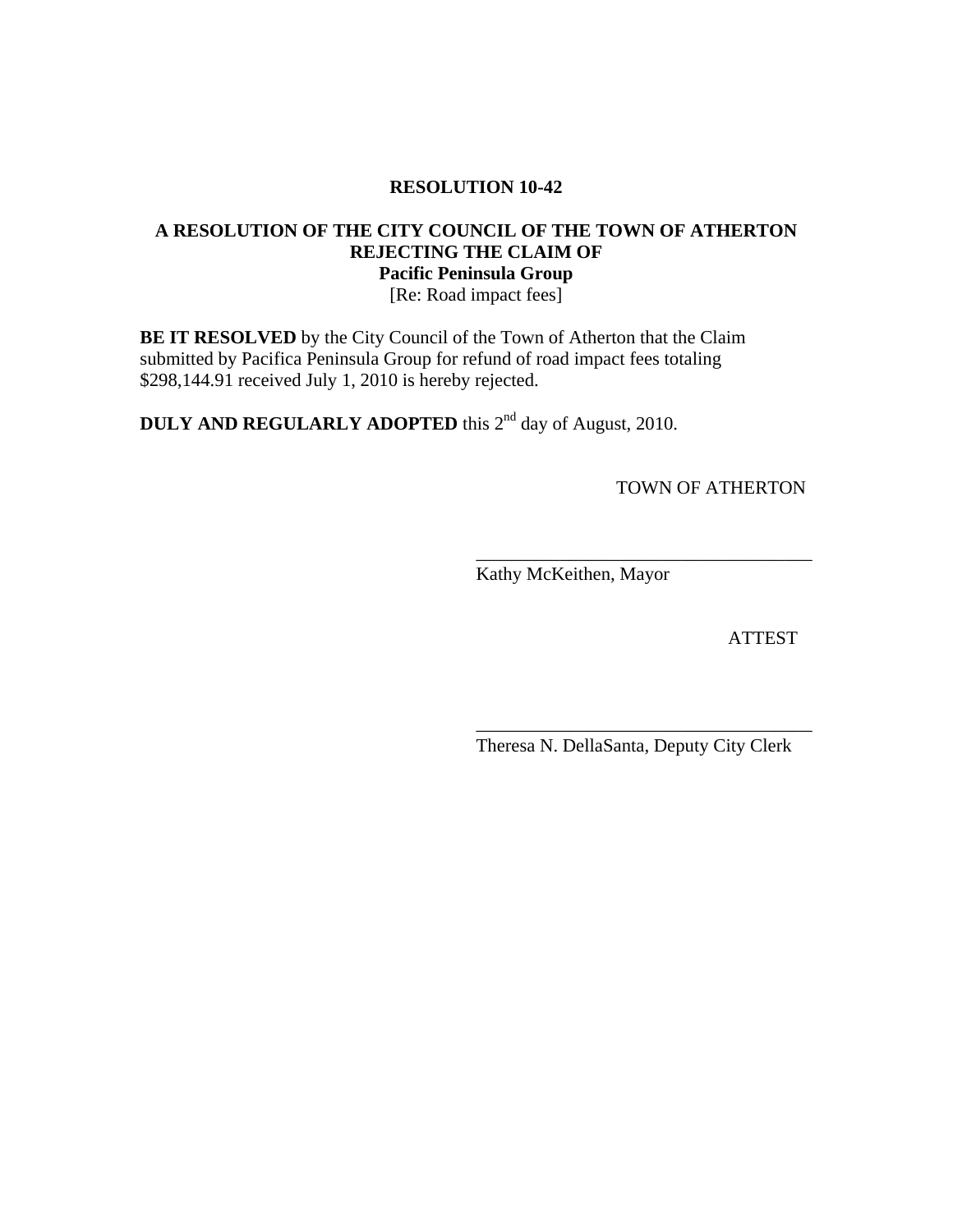Wynne S. Furth Attorney at Law

1901 Harrison St., 9th Floor Oakland, CA 94612 (510) 273-8780

July 28, 2010

Eileen Wilkerson **Assistant City Manager** Town of Atherton 91 Ashfield Road Atherton, CA 94027

> Burke, Williams & Sorensen LLP  $Re:$

Dear Ms. Wilkerson:

As requested by City Manager, Jerry Gruber, enclosed is a proposed Agreement between Burke, Williams & Sorensen LLP, the law firm that Ben Winig and I will be joining, and the Town of Atherton. The proposed rates are the same as those charged by McDonough Holland & Allen PC.

Because we have a financial interest in our future firm, we are not able to provide legal advice to the Town on this contract. However, we can answer questions about the Burke proposal. We are also enclosing background information on the firm of Burke, Williams & Sorensen and Timothy Davis. Mr. Davis is resident in the Menlo Park office and would be the principal Labor and Employment lawyer under the proposed agreement.

Please let me know if you have any questions or need any further information. Thank you.

Very truly yours,

 $\widetilde{\leqslant \pm n}$ 

Wynnels. Furth

WSF:sh Enclosures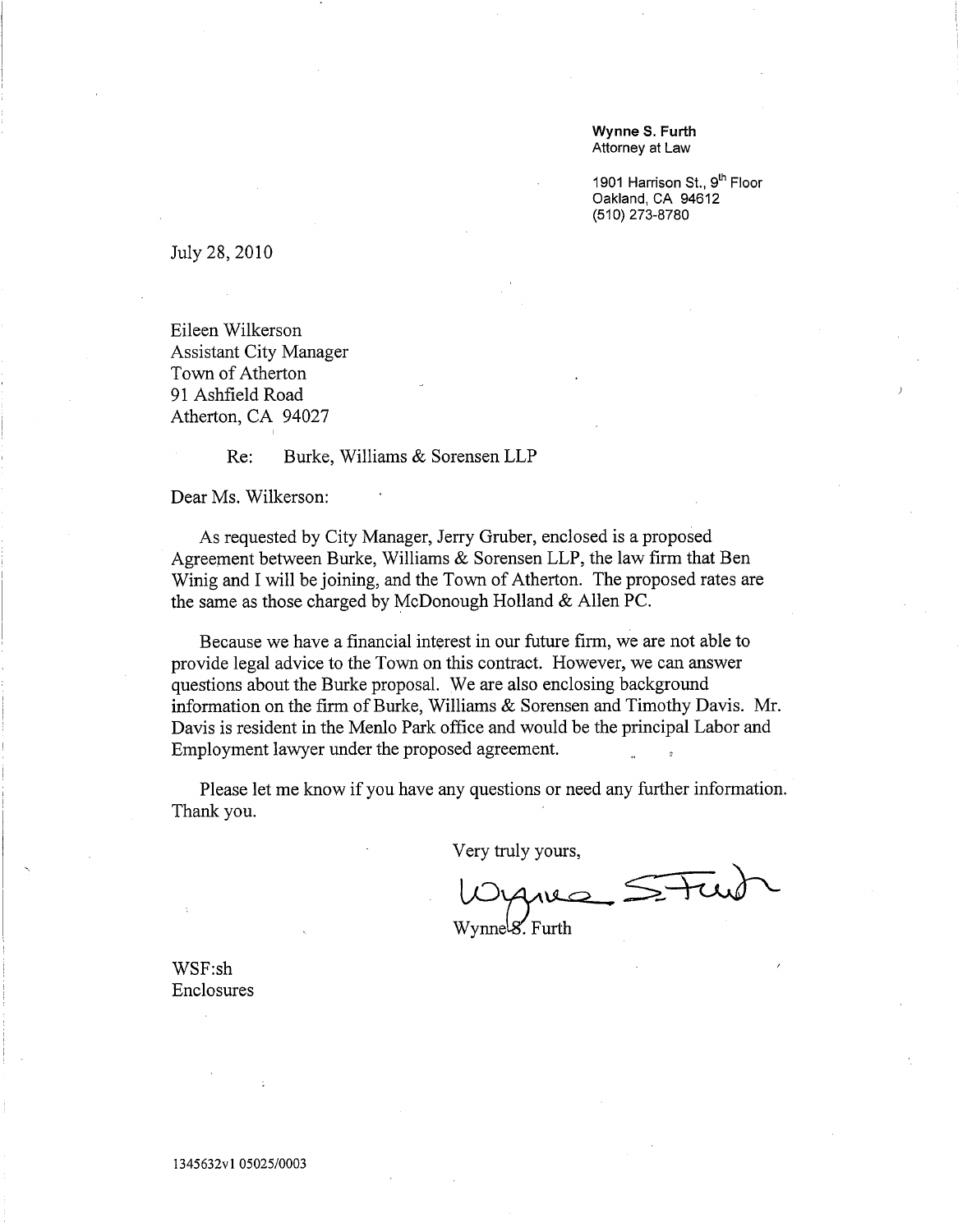# DRAFT

### **AGREEMENT**

Road, Atherton, California 94027, and Burke, Williams & Sorensen LLP, ("Burke") a California limited liability partnership, with offices at 1901 Harrison Street, 9<sup>th</sup> Floor, Oakland, California 94612.

## **RECITALS**

In October of 2008, McDonough Holland & Allen P.C. ("McDonough") responded to a Request for Proposals issued by Town for legal services.

In February of 2009, McDonough began providing legal services to Town under a contract dated February 13, 2009 ("the McDonough Agreement.")

Under the terms of the McDonough Agreement, McDonough is required to give the Town sixty (60) days advance notice before terminating the agreement. The Town may terminate the McDonough Agreement at any time by giving written notice.

McDonough is winding up its business as a law firm and gave notice to Town on July 1. 2010 of the termination of the McDonough Agreement as of August 31, 2010.

Wynne S. Furth and Benjamin D. Winig, who presently serve as the Town's City Attorney and Assistant City Attorney, and Leah Castella, who provides litigation services to the Town, are joining Burke. It is the desire of the parties to enter into this Agreement, providing for continuity of legal services and compensation practices to the extent possible.

Now, therefore, it is mutually agreed as follows:

#### Section 1. **Legal Services.**

Town hereby retains Burke as its legal counsel effective September 1, 2010 and Burke agrees to faithfully represent the legal interests of Town during the term of this Agreement.

Wynne S. Furth shall serve as City Attorney for Town, Benjamin D. Winig as Assistant City Attorney, and Timothy Davis as Special Personnel Counsel. Other Burke attorneys shall provide services as necessary.

Burke's duties shall be that of City Attorney to Town, as described generally in Government Code sections 41081 through 41085. Burke shall perform any and all legal duties and functions entrusted to it by Town including, without limitation, attendance at City Council and Planning Commission meetings and other bodies as requested, provision of legal advice on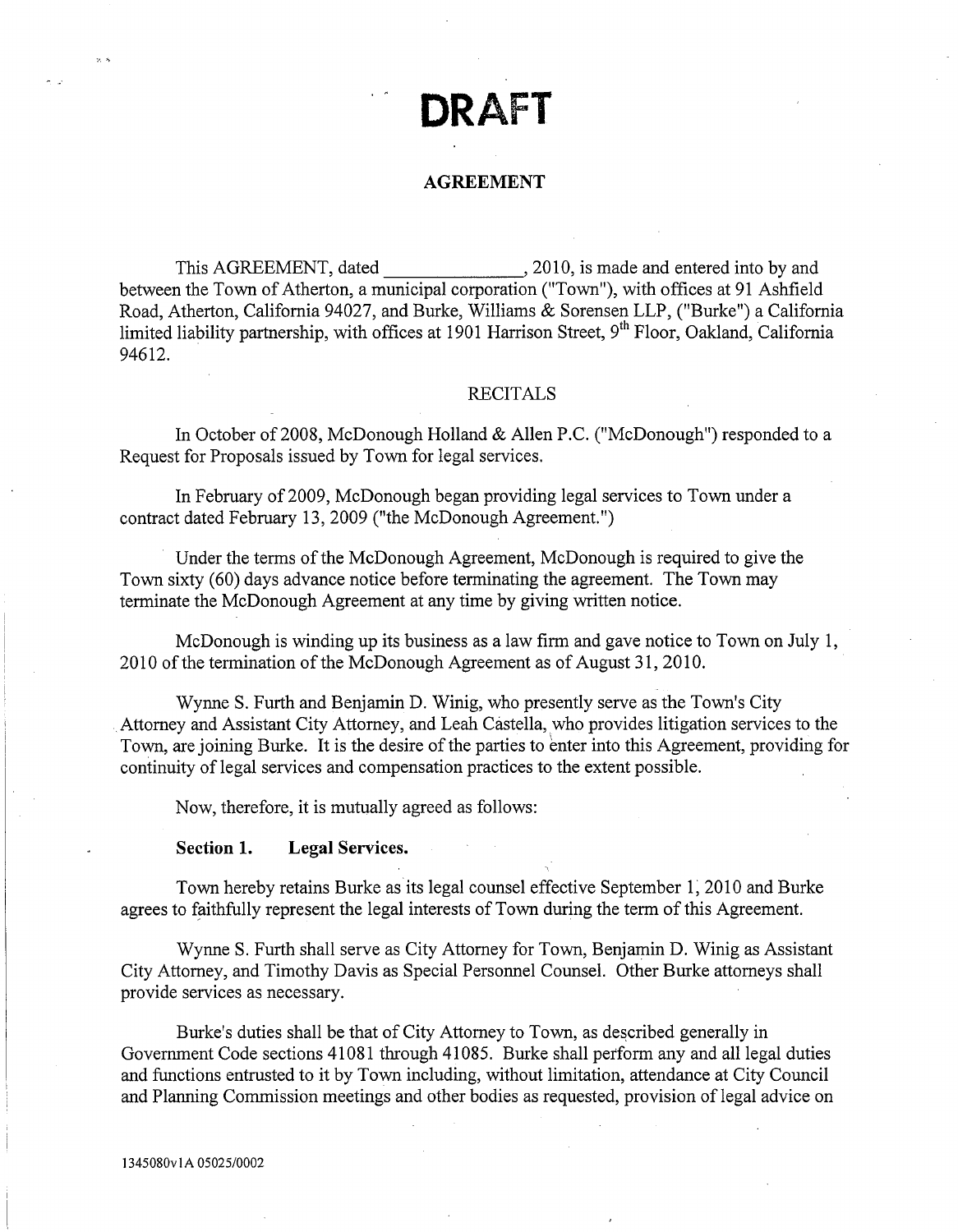Town matters to Town staff, attendance at a weekly staff meeting and weekly office hours at the Town Hall, preparation of ordinances, resolutions, contracts and other legal documents pertaining to Town affairs, preparation of opinions regarding Town matters as requested by appropriate Town officials, and code enforcement. Burke shall provide representation to Town in all personnel and litigation matters involving Town unless, upon consultation with Burke, Town authorizes retention of separate counsel. The City Attorney's duties shall include the supervision of outside counsel.

Legal services will not include matters in which Burke has a conflict of interest that precludes Burke from representing the Town, members of the City Council, or Town officers or employees. If Burke lacks expertise to handle a particular assignment, Burke shall provide the City Council with a recommendation to hire outside counsel.

### Compensation. Section 2.

In consideration for the rendition of legal services, Town shall compensate Burke as follows:

Town shall pay a fixed monthly retainer of \$11,000 to Burke for up to 50 hours  $A_{\cdot}$ per month of general counsel services as described in Exhibit "A." The 50 hours of legal services includes up to 5 hours of employment law consultation.

If the Town uses fewer than 50 hours of general counsel services in any month.  $B<sub>r</sub>$ the unused hours will be added to the retainer hours available in the following month.

For general counsel services in excess of retainer hours, Burke shall bill the  $C_{\cdot}$ Town at the rates for additional general counsel services set forth in Exhibit "B" attached to this Agreement and a part of it.

D. For special services provided in connection with litigation (including arbitration and mediation) legal services chargeable to third parties, or matters requiring extraordinary time commitments or which are of unusual complexity, and employment law beyond the retainer, Burke shall bill the town at the rates for special services described in Exhibit "B."

Costs (other than those covered by the administrative charge described in Ε. Exhibit "A") incurred by Burke on behalf of Town shall be reimbursed by Town. Provided, Town shall not be charged for travel expenses between the Oakland or Menlo Park offices of Burke and Town.

### Section 3. **Monthly Billings.**

Burke shall bill the Town on a monthly basis. Each bill shall indicate the date of the work done, the work that was accomplished, the attorney or paralegal who performed the work, and the fee for the work done. Expenses not covered by the administrative charge described in Exhibit "B" shall be itemized. Fees and costs shall become payable to Burke upon receipt of the monthly statement for them.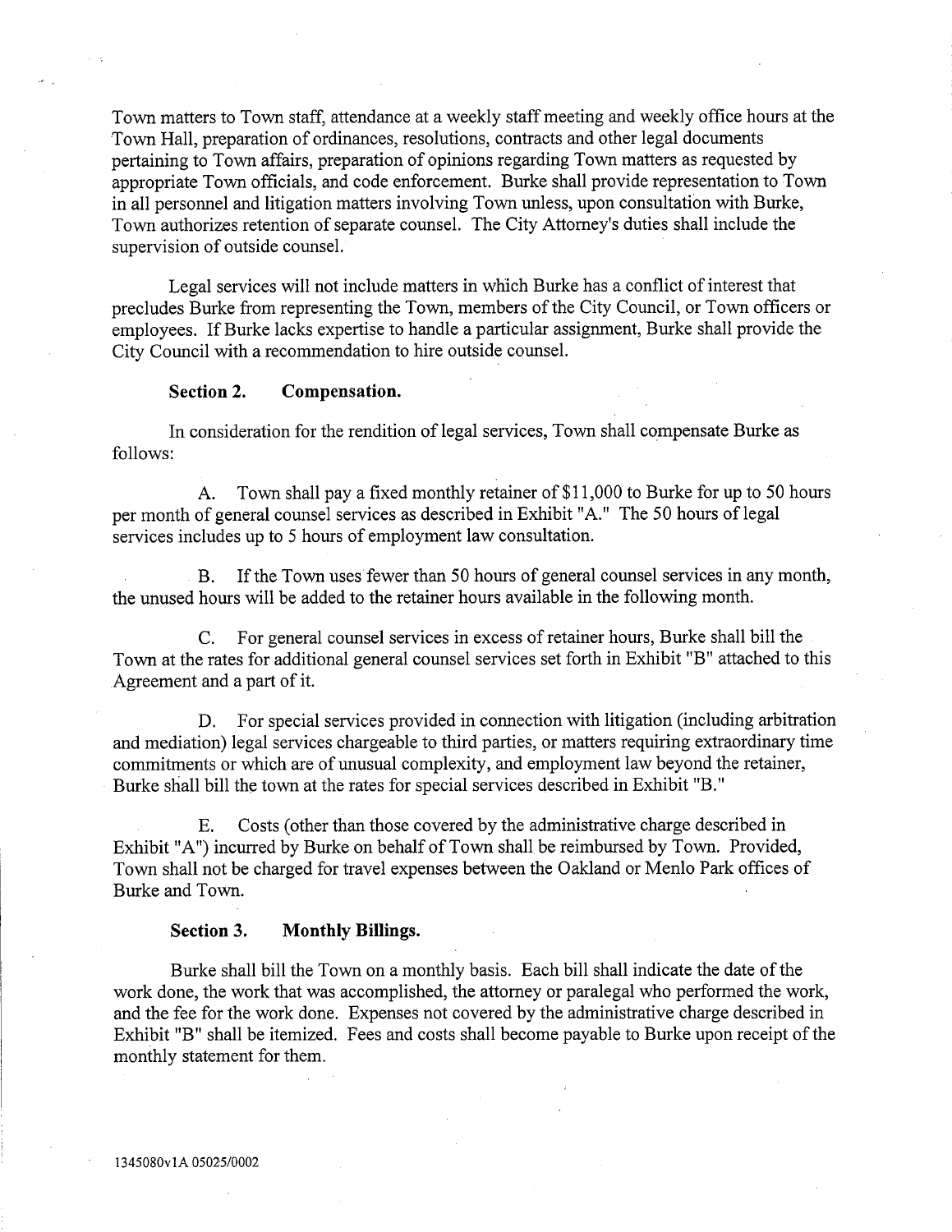### **Amendment; Annual Review.** Section 4.

This Agreement may be amended from time to time by written agreement of the parties. The Town and Burke agree that there shall be an annual review of the provisions contained in this Agreement to ensure that its terms and conditions are mutually satisfactory to both parties.

### Section 5. Termination.

This Agreement may be terminated by the Town at any time upon written notice to Burke and by Burke upon sixty (60) days written notice to Town. In the event of termination, Town shall be responsible only for pro rata portion of the retainer as well as for fees and costs incurred as of the effective date of the termination.

### Section 6. **Professional Liability Coverage.**

During the term of this Agreement, Burke shall at all times maintain insurance coverage for professional liability. A certificate of insurance shall be provided to Town upon request.

### Section 7. Indemnification.

Burke agrees to defend, indemnify and hold Town harmless from and against claims or liabilities arising out of the negligent errors or omissions of Burke discharging its obligations under this Agreement, excluding claims or liabilities arising out of the Town's active negligence or wrongful conduct.

## TOWN OF ATHERTON.

Date:

By:

Kathy McKeithen, Mayor

BURKE, WILLIAM & SORENSEN, LLP

Date:

By:

1345080v1A 05025/0002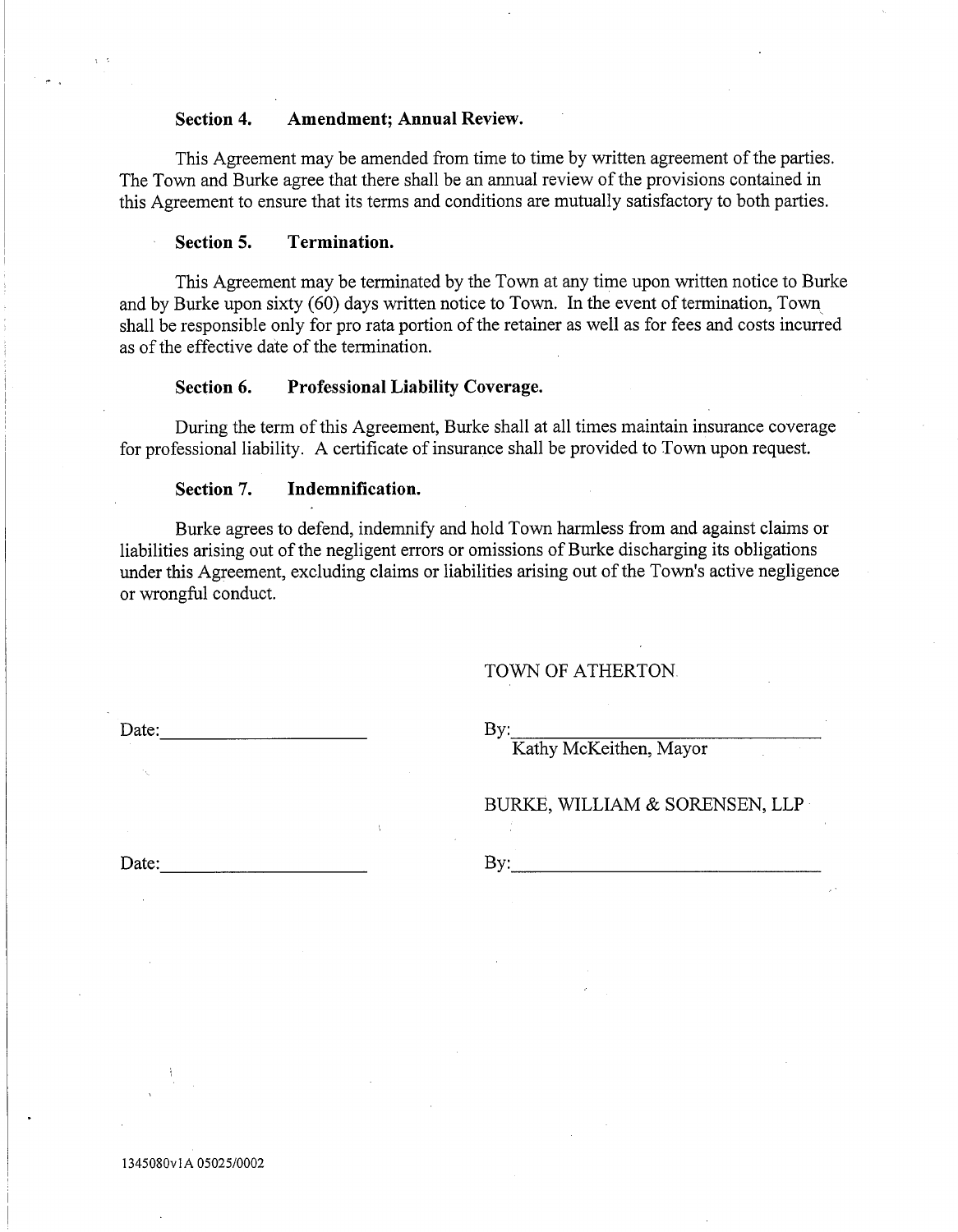## EXHIBIT  ${\bf A}$

| \$11,000 for up to 50 hours of general counsel                                |  |
|-------------------------------------------------------------------------------|--|
| services per month, including up to 5 hours of<br>employment law counseling.* |  |
|                                                                               |  |
| Representation of and advice to the City Council,                             |  |
| Boards, Commissions, and all town officials and                               |  |
|                                                                               |  |
| This includes attendance at one City Council and                              |  |
| one Planning Commission meeting each month,                                   |  |
|                                                                               |  |
| hours each week, if requested by City Manager.                                |  |
| It also includes additional hours of legal services                           |  |
|                                                                               |  |
|                                                                               |  |
| resolutions, contracts, record retention schedules,                           |  |
|                                                                               |  |
| business; research and legal opinions on matters                              |  |
|                                                                               |  |
|                                                                               |  |
| Town with suggested action to assure compliance;                              |  |
|                                                                               |  |
|                                                                               |  |
| under the California Environmental Quality Act                                |  |
| ("CEQA"); code enforcement prior to litigation;                               |  |
|                                                                               |  |
|                                                                               |  |
| requested. The retainer covers a total of 50 hours                            |  |
|                                                                               |  |
| hours per month of employment law consultation.                               |  |
| Hours not used in one month will roll over to the                             |  |
|                                                                               |  |
|                                                                               |  |
|                                                                               |  |
|                                                                               |  |
|                                                                               |  |
|                                                                               |  |
| staff in legal matters of municipal government.                               |  |

 $\overline{a}$